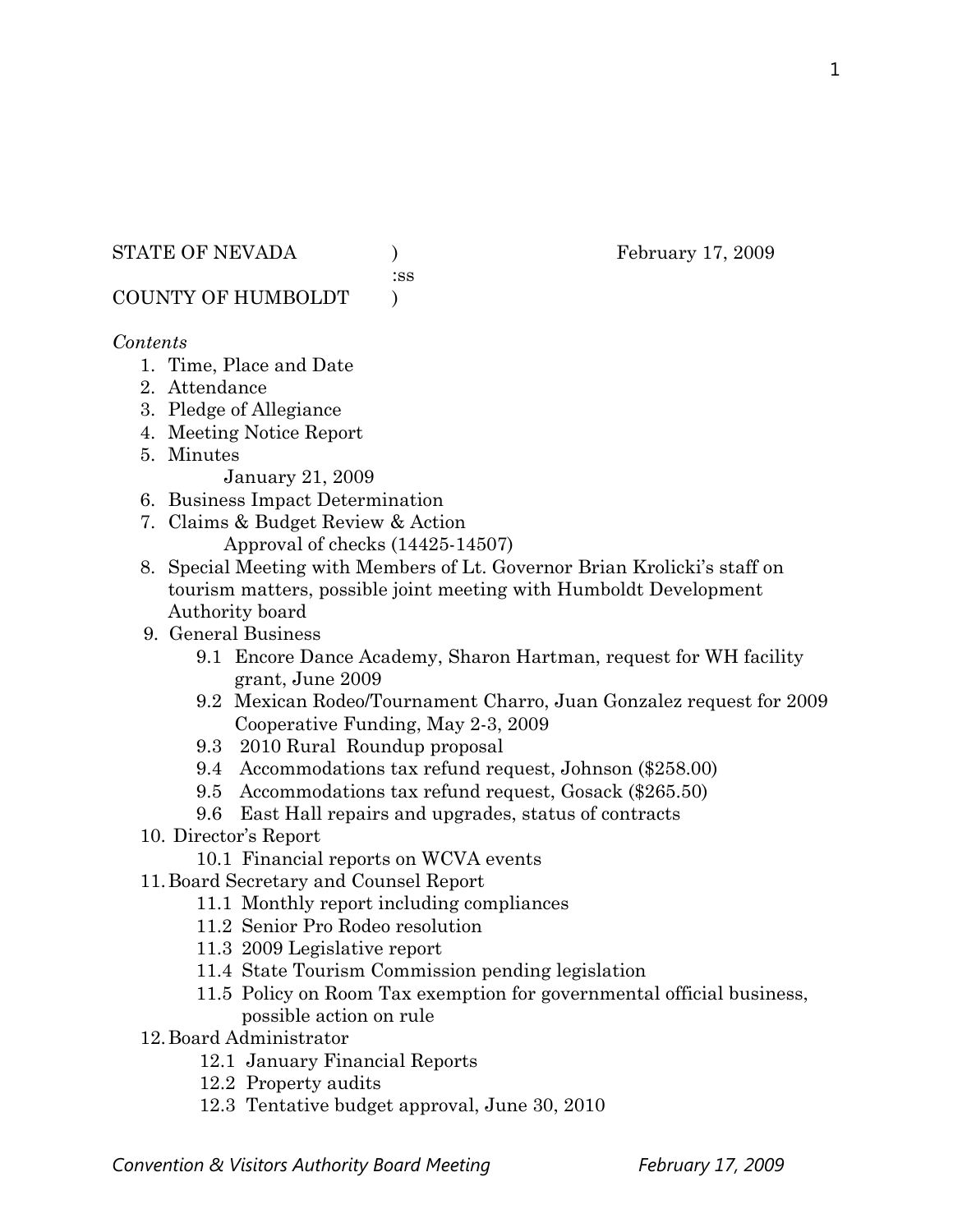12.4 Report on bank deposit collateralization

- 12.5 Supervise executing of bank signature cards
- 13.Other Reports
- 14. Next Meeting Date
- 15.Adjournment

# **MINUTES FEBRUARY 17, 2009**

**1. Time, Place and Date.** The Winnemucca Convention and Visitors Authority met in regular session in full conformity with the law at the Winnemucca Convention Center, West Hall, Winnemucca, Nevada at 3:00 pm on Tuesday, February 17, 2009 with Chairman Terry Boyle presiding.

|                 | <b>2. Attendance.</b> Convention and Visitors Authority Board Officials Present: |
|-----------------|----------------------------------------------------------------------------------|
| Terry Boyle     | Chairman and Hotel Representative                                                |
| Patty Herzog    | Vice Chairman and City Representative                                            |
| Don Stoker      | Treasurer and Motel Representative                                               |
| Dan Cassinelli  | County Representative                                                            |
| Bill Macdonald  | Secretary and Counsel                                                            |
| Kendall Swensen | Board Administrator                                                              |
|                 |                                                                                  |

*Convention and Visitors Authority Board Officials Absent:*  Rodd William Stowell Business Representative

| <b>Staff Members Present:</b> |                                          |
|-------------------------------|------------------------------------------|
| Kim D. Petersen               | Convention & Visitors Authority Director |
| <b>Shelly Noble</b>           | Administrative Clerk                     |

| <i><b>Others Present:</b></i> |  |  |
|-------------------------------|--|--|
| Kathy Besser                  |  |  |
| Caleb Cage                    |  |  |
| Sheree Tibbals                |  |  |
| <b>Bill Sims</b>              |  |  |
| Michelle Urain                |  |  |
| Brenda Keating                |  |  |
| Darrel Field                  |  |  |
| <b>Bill Deist</b>             |  |  |
| Chuck Giordano                |  |  |
| Sara Filippe                  |  |  |
| Juan Gonzalez                 |  |  |
| Francisco Garcia              |  |  |
| Jim Billingsley               |  |  |

Office of Lt. Governor Brian Krolicki Office of Lt. Governor Brian Krolicki Ag District #3 Humboldt Development Authority WCVA WCVA WCVA Humb Co Administrator Humb Co Commissioner Encore Dance Academy Mexican Rodeo/Tournament Charro Mexican Rodeo/Tournament Charro High School Wrestling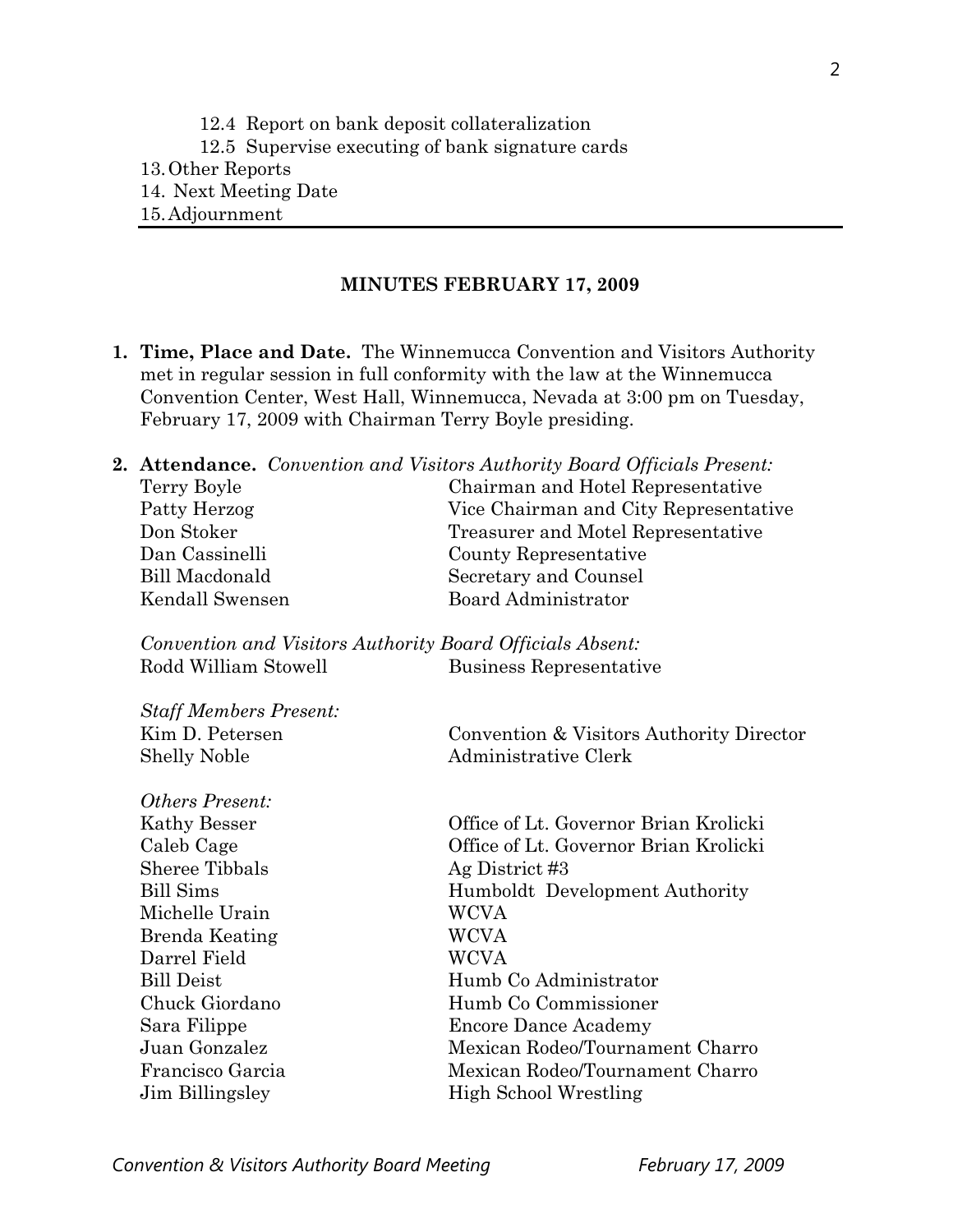# **3. Pledge of Allegiance.**

### **4. Meeting Notice Report.**

Chairman Boyle reported that notice, including meeting agenda, was posted by Shelly Noble by 9:00 am Wednesday, February 11, 2009 at Humboldt County Library, Court House, Post Office, City Hall and Convention Center West Hall. No persons have requested mailed notice during the past six months.

## **5. Minutes.**

Prior meeting minutes of January 21, 2009 were reviewed. *Don Stoker made a motion to accept the minutes of the January 21, 2009 meeting. Motion carried unanimously, 3-0.* 

- **6. Business Impact Determination.** After review of the February 17, 2009 agenda, *Don Stoker made a motion that no proposed agenda item is likely to impose a direct and significant economic burden on a business or directly restrict formation, operation, or expansion of a business. The motion carried unanimously, 3-0.*
- **7. Claims.** The following claims were submitted for payment and approved on February 17, 2009:

CHECK NUMBERS AMOUNT 14425-14507 Great Basin Bank \$116,485.41

*Don Stoker made a motion to approve all claims as submitted. The motion carried unanimously, 4-0.* 

**8. Special Meeting with Members of Lt. Governor Brian Krolicki's staff on tourism matters, possible joint meeting with Humboldt Development Authority board.** 

Kathy Besser and Caleb Cage are here tonight as one stop on a tour of rural Nevada to re-connect with tourism personnel in these areas and answer any questions or listen to any concerns that this board may have regarding tourism. There have been a lot of rumors going around Carson City and the rest of the state and the Lt. Governor would like the outlying areas in the state to know that they have someone to contact to listen to their concerns and answer questions. One of Governor Gibbon's proposals earlier this year was to combine Tourism and Economic Development into one agency as a cost-cutting measure. The Lt. Governor is opposed to this and feels it would harm the tourism industry in the long term. The 3/8 portion of the room tax that we currently pay to support Nevada tourism would then go to the state's general fund for distribution to other agencies. Bill Sims from the Humboldt Development Authority also spoke against combining these agencies since he feels that they target two different populations of people. *Don Stoker made a motion that* 

*Convention & Visitors Authority Board Meeting February 17, 2009*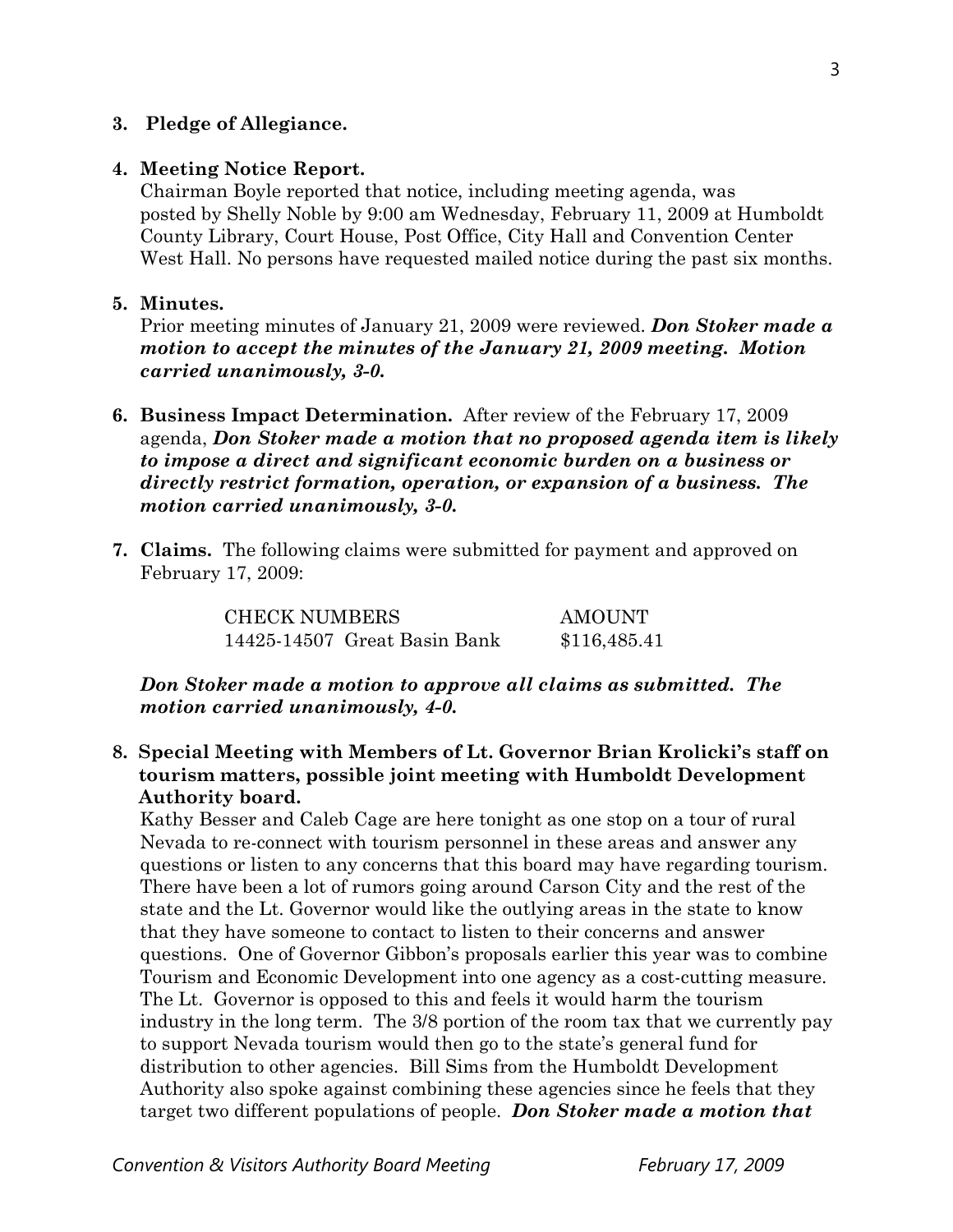*the WCVA will draft a letter to the Lt. Governor in support of Tourism remaining a separate agency from Economic Development. In addition, the WCVA supports the payment of the 3/8 room tax portion currently designated to support the Nevada Commission on Tourism remain structured in that manner. Motion carried unanimously, 4-0.* 

### **9. General Business.**

# **9.1 Encore Dance Academy, Sharon Hartman, request for WH facility grant, June 2009**

Sharon was unable to be here this evening so Sara Fillipe, co-owner of Encore Dance Academy, is here to make this request. Sara handed out information packets to everyone outlining their income and expenses from last year's recital and an estimate of their budget for this year's event. She gave a brief background of this event which has been held at the high school for the past four years on the same date, the week after school's out. When they tried to make the same arrangements for 2009 after last year's program, they were told that someone else had booked over them. Some of the student's families have made plans based on the set dates of the annual recital so Sharon and Sara started looking for other alternatives. Sara is asking for some assistance with the rental fees of the West Hall since this facility is more expensive then the high school and they did not budget for this amount when setting their tuition rates last fall. They would need one day for rehearsal and two days for the performances. These dates are June 9-11, 2009. The total rental fee would be \$1,200. *Dan Cassinelli made a motion to grant a \$950 facility grant to the Encore Dance Academy for use of the Convention Center West Hall for their 2009 recital. Encore will be responsible for the payment of the remaining \$250 for facility rent and will provide volunteers to set up chairs. Motion carried unanimously, 4-0.* 

# **9.2 Mexican Rodeo/Tournament Charro, Juan Gonzalez, request for 2009 Cooperative Funding, May 2-3, 2009**

Through an interpreter, Francisco Garcia, Juan thanked the WCVA for their support of last year's event (\$1,500 grant plus payment of facility fees in the amount of \$2,100). Attendance was not as good as he had hoped, but the dance held on Saturday night was very well attended. Along with his Cooperative Funding application, Mr. Gonzalez has included a brief recap of income and expenses for the 2008 event. There was some confusion on these amounts as they were not separated and some of the items were vague. Also, there was some concern as to the lack of spectators for this event. The board would like to support events that continue to grow and bring tourism dollars to town and this event has the potential to do this. There was some concern about the lack of bookkeeping records for this event as well so any support that this board might choose to provide would be contingent upon more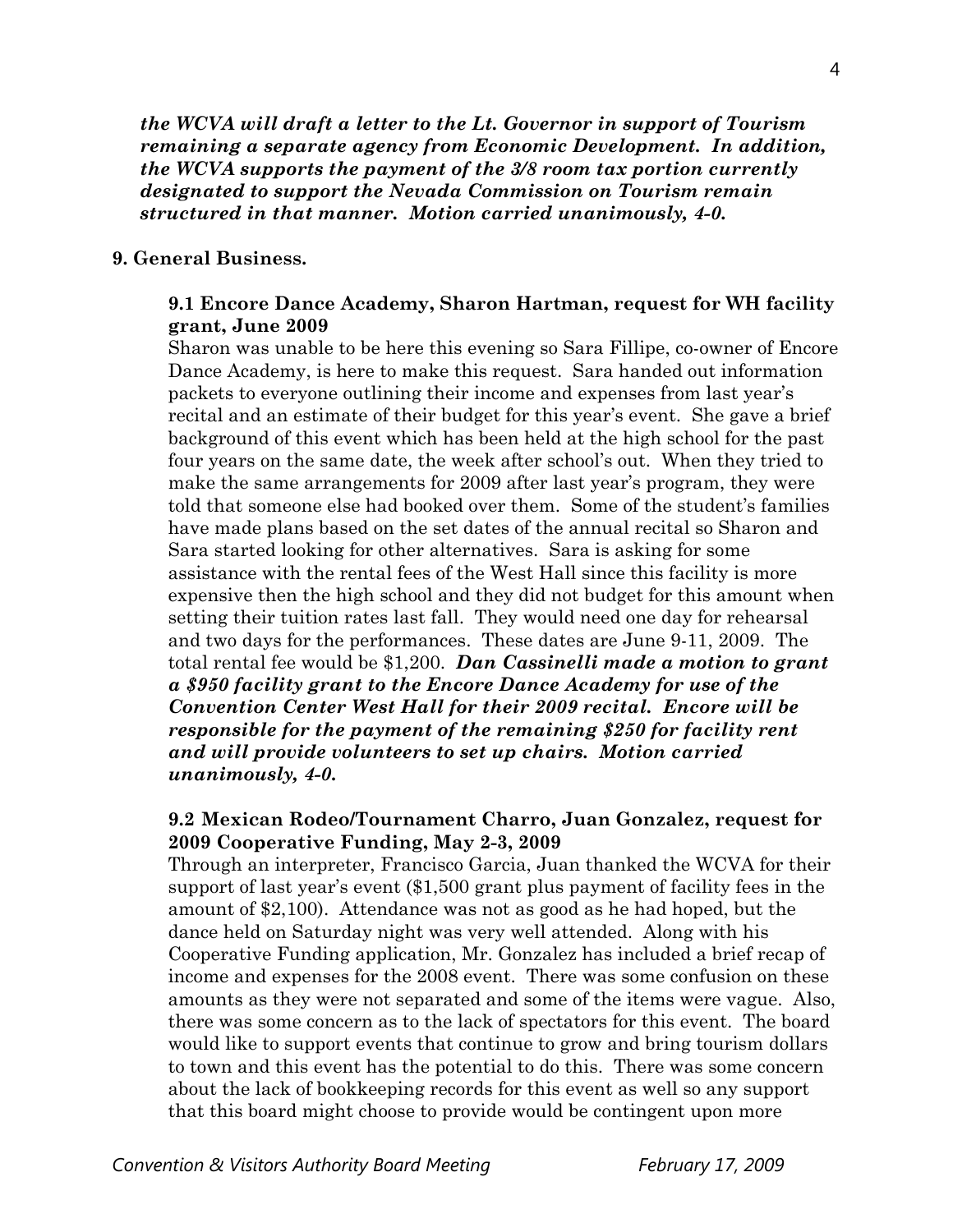detailed records of income and expenses being kept. *Don Stoker made a motion to provide Juan Gonzalez and the Mexican Rodeo/Tournament Charro with a \$2,000 grant for their event in May 2009 along with payment of the WEC facility fees. This grant will not be issued to Mr. Gonzalez until he, or his representative, has contacted Kim or Kendall and proven that they have opened a checking account and have received some assistance with their bookkeeping procedures. Motion carried unanimously, 4-0.* 

## **9.3 2010 Rural Roundup proposal**

Next year Winnemucca is scheduled to host Rural Roundup. In the board packets there was a letter to the WCVA from Rural Roundup requesting that, as the hosts for next year, we sponsor the luncheon this year in Fallon. The cost is \$500. *Don Stoker made a motion to approve the sponsorship of the 2009 Rural Roundup luncheon in Fallon at a cost of \$500. Motion carried unanimously, 4-0.* 

### **9.4 Accommodations tax refund request, Johnson (\$258.00)**

Terry Johnson has submitted receipts and the proper paperwork to receive this room tax rebate.

## **9.5 Accommodations tax refund request, Gosack (\$265.50)**

Wade Gosack has submitted receipts and the proper paperwork to receive this room tax rebate.

# *Don Stoker made a motion to approve the accommodations tax refunds for Terry Johnson (\$258.00) and Wade Gosack (\$265.50). Motion carried unanimously, 4-0.*

## **9.6 East Hall repairs and upgrades, status of contracts**

Alan has been instructed to order the boiler and controls for the East Hall. These improvements will probably use the entire budgeted amount for this purpose for FY 2009. In July we will look into working on the a/c, carpet and painting projects.

## **10. Director's Report.**

## **10.1 Financial reports on WCVA events**

These reports are included in your packets. Our next big event is the Ranch Hand Rodeo next weekend. All of our entries are up. It should be a huge weekend for Winnemucca. As a note: this is the last year for the concessions contract. This contract includes three events per year. We will be going out to bid after this event.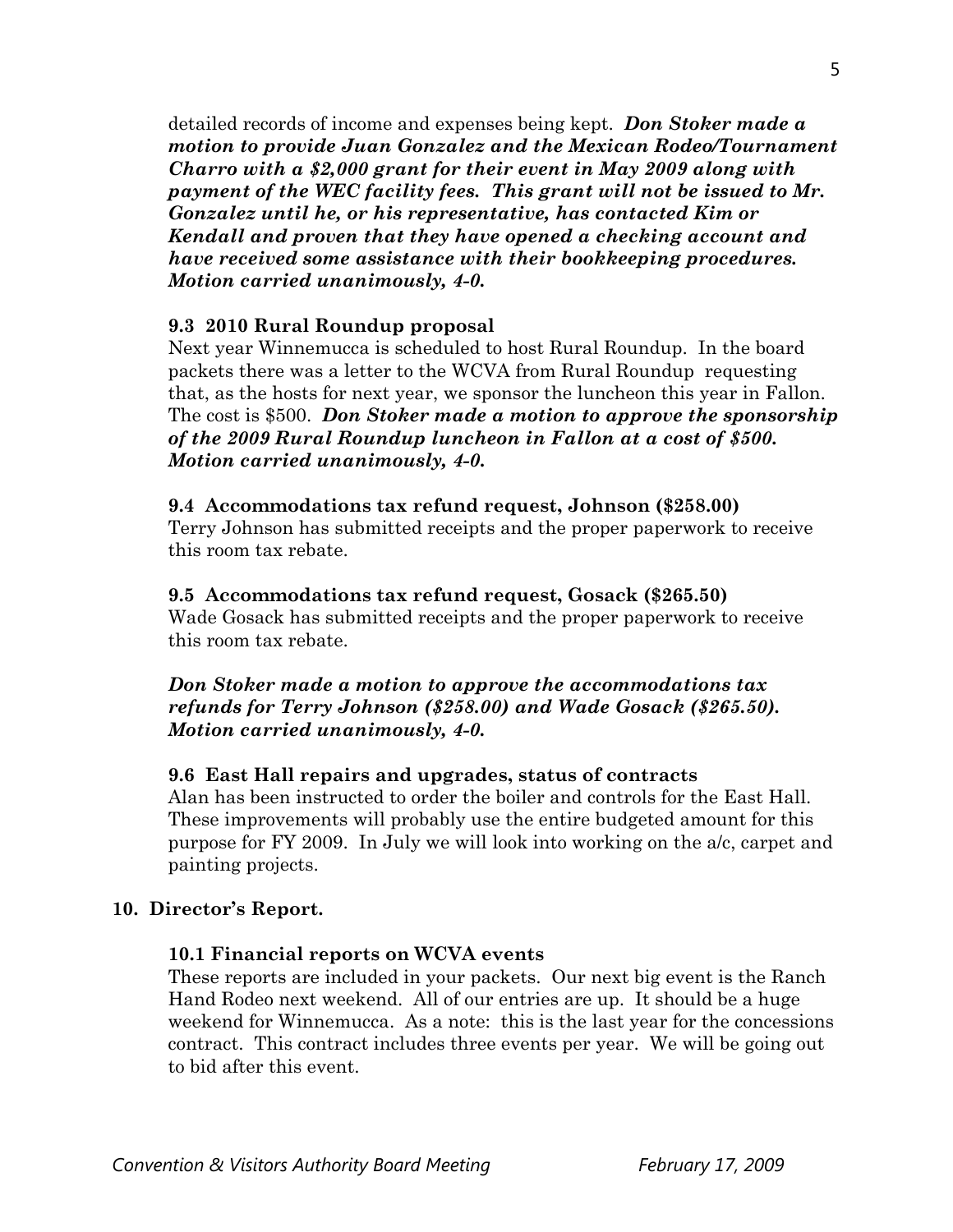# **11. Board Secretary and Counsel Report.**

## **11.1 Monthly report including compliances**

Bill has prepared his monthly report for your review.

There has been one issue which has come up that the board needs to be aware of. After Shelly mailed a notice of delinquent room tax payment to the Economy Inn, the owners came to the office and explained about a situation where their manager not only didn't pay these taxes, he is no longer on the property and did not leave any room rental records. Bill asked for direction from the board on this issue. The board felt that we must be consistent when dealing with these properties and must proceed in collecting these back taxes in a timely manner. All efforts to get these records from the former manager should be taken. It is believed that he is now living in Lovelock. Bill's notes on this matter are in his report.

### **11.2 Senior Pro Rodeo resolution**

This board has approved our contracts with the National Senior Pro Rodeo Association and 4D Barrel Racing but there was no resolution passed which authorized this board to enter into these agreements. This action would ratify these contracts. *Don Stoker made a motion to ratify our contracts with National Senior Pro Rodeo Association and 4D Barrel Racing for their upcoming events. Motion carried unanimously, 4-0.* 

### **11.3 2009 Legislative report**

At this time there are no bill drafts which directly affect the WCVA.

#### **11.4 State Tourism Commission pending legislation**

 As noted above, there are no bill drafts in the legislature which directly affect the WCVA at this time.

# **11.5 Policy on Room Tax exemption for governmental official business, possible action on rule**

 Bill has received correspondence from a representative of the railroad which questioned our authority to charge room tax to representatives of the federal government who stay in our properties while on official business. This has come up in the past and our rule has been that no one is exempt from paying room tax. After some discussion, it was agreed that we will continue with this policy.

## **12. Board Administrator.**

### **12.1 January financial reports**

Room taxes were up slightly for the month of December.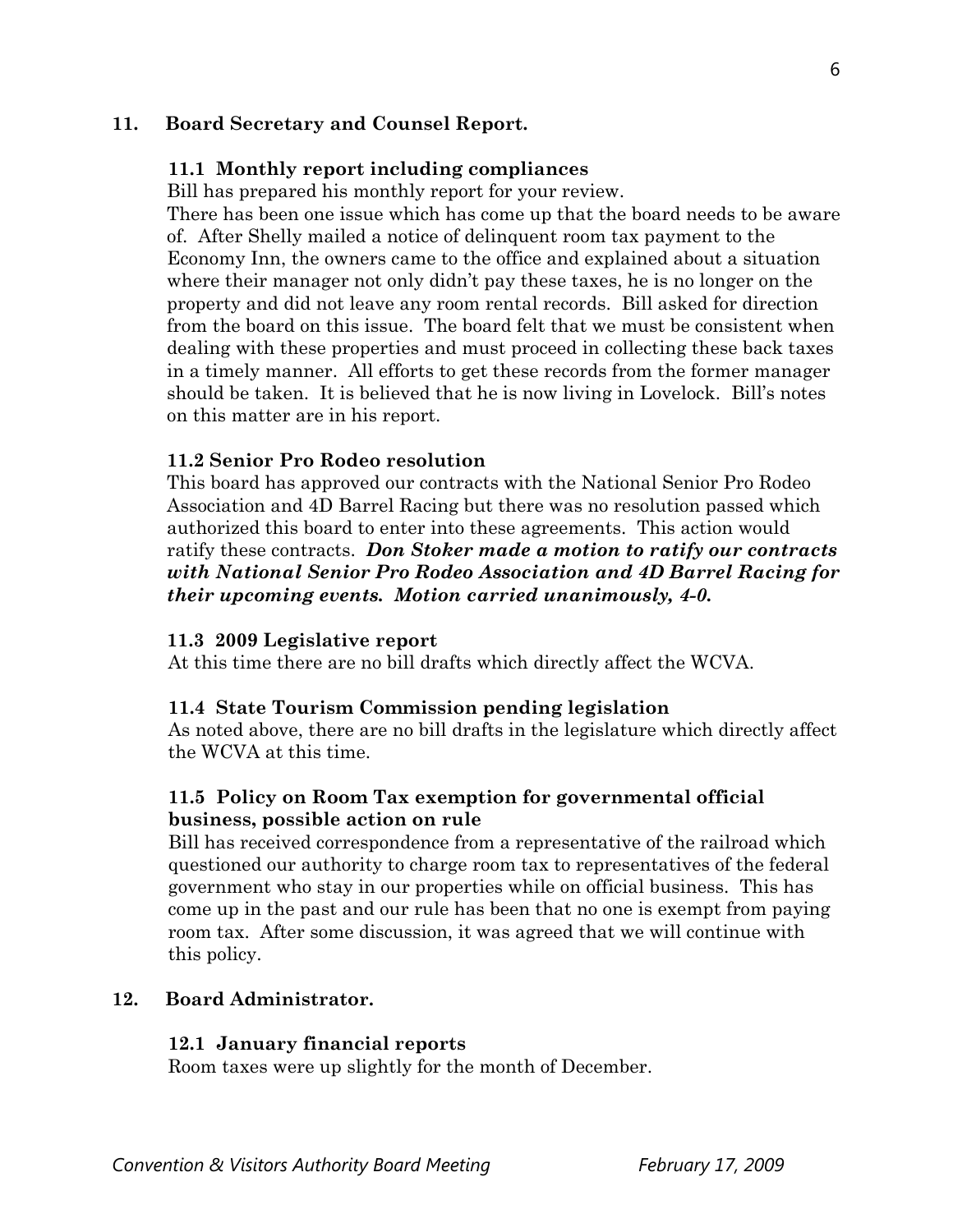## **12.2 Property audits**

 Kendall has continued to work on the room tax audit of Val-U Inn. He has a spreadsheet prepared showing their underpayment of room taxes from October 2007 through August 2008. Besides these amounts, there are at least two checks that he is aware of that never hit their bank account. There are probably more he is not aware of. For this time period, the owner of this property owes \$8,072.30 plus penalties and interest. Kendall is to receive the reports for September 2008 through January 2009 to reconcile those amounts with the bank statements. He will then prepare a report and invoice for this amount due from Val-U Inn. The board would like to know what kind of action can be taken as they believe that this is a criminal act. Kendall is going to start on the room tax audit of the Santa Fee Inn next. They are owned by the same people as the Val-U Inn. When he performed an

 audit over there in the past, there was a computer system that kept track of all room rentals. When the current owner took over he removed this system.

### **12.3 Tentative budget approval, June 30, 2010**

 Kendall presented the tentative FY 2010 budget that he and Kim have been working on. *Don Stoker made a motion to accept the tentative FY 2010 WCVA budget as presented. Motion carried unanimously, 4-0.* Kendall will now put it in the format that the state accepts and file it with the state.

### **12.3 Report on bank deposit collateralization**

At last month's meeting, the board requested that Kendall check to make sure that our funds, which were transferred from the LGIP in anticipation of the EH repairs and after talk of the state borrowing a portion of these funds, were federally insured since our balance exceeded \$250,000.00. Kendall spoke with one of the executives from Great Basin Bank in Elko who assured him that all deposits are insured until the end of 2009. Even though the interest rate on the funds currently in the LGIP isn't that high, it is higher than the rate we are receiving on our checking account. Board members would like to see \$350,000.00 re-deposited back into the LGIP as soon as possible.

#### **12.4 Supervise executing of bank signature cards**

We are in the process of updating our signature cards on our account at Great Basin Bank. Our two new board members have completed the paperwork and now we just need to get them to the bank to sign the cards.

# **13. Other reports.**

 **13.1** Last year this board made a donation to the June Stannard Memorial Scholarship Fund that was started to help students going into the hospitality industry. Donations were collected from all over the state. Funds are now available and awards will be made this spring.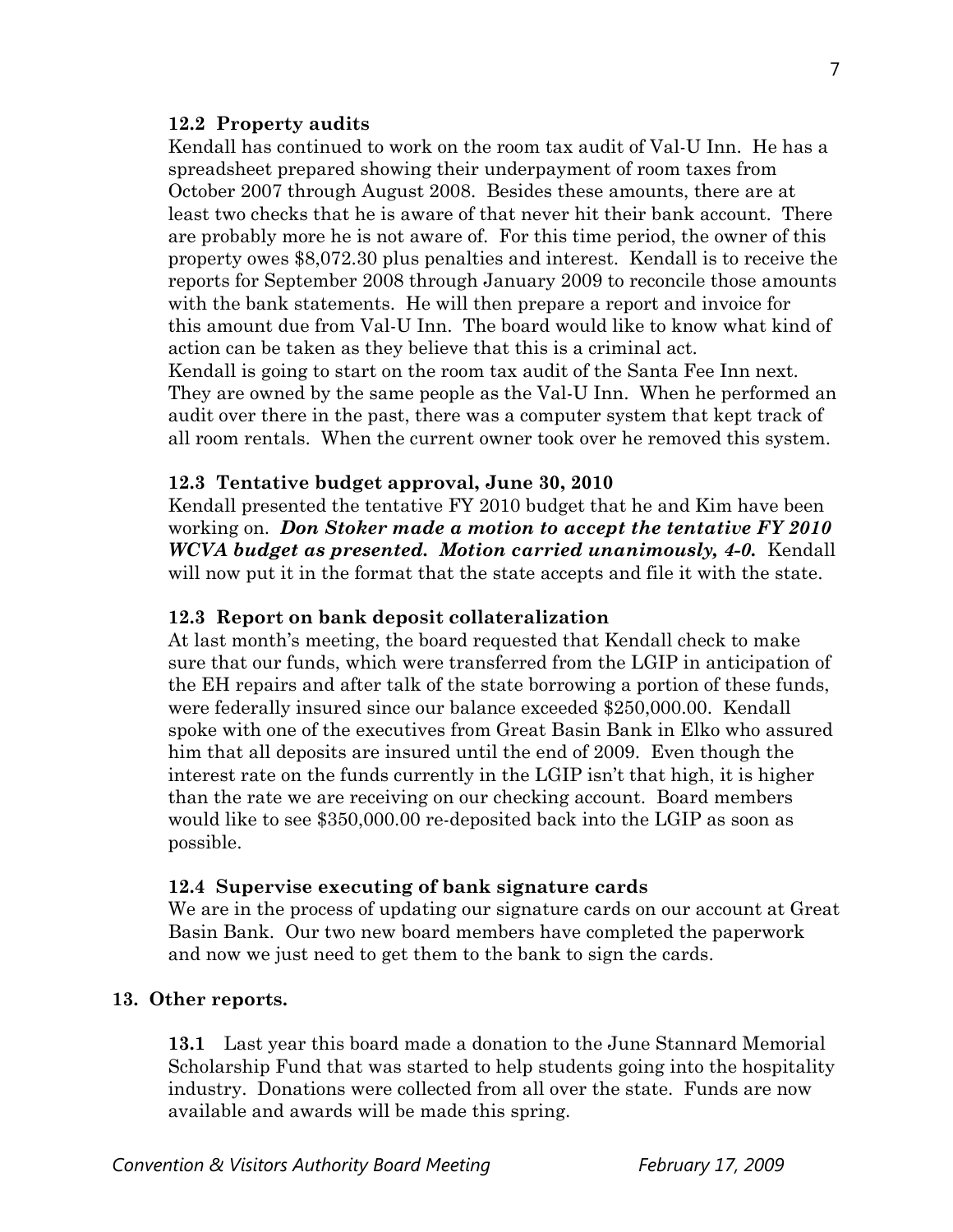**13.2** Jim Billingsley reported that last weekend's NIAA 1A-4A Wrestling Championships went very well. Everyone seemed pleased with the venue. The medallions that were given to each participant were a big hit. Jim made a DVD for each champion of their final match. The only downside is that the wrestlers from southern Nevada do not like the distance they have to travel to compete here. Even so, there is no other location that can accommodate all four divisions at the same time. Also, there is some talk about having "Super State" matches after each divisional champions have been established. These matches would be by weight class only, no matter what league the wrestler previously competed in. This would extend the event. Board members wanted to know what they could do to keep this event here. A few suggestions were discussed but for the time being, they requested Kim write to Eddie Bonine of the NIAA organization to get his input on making this happen. Also, Jim will work within the wrestling community to promote our facility as much as he can.

**13.3** At next month's meeting this board will have to accept a bid for an auditor for this year from the proposals received by Kendall.

**13.4** Don wanted to publicly acknowledge that during the past few weeks there has been some tension between the WCVA and the County Commissioners. He is hopeful that now we can all move forward in the spirit of cooperation that this community is famous for, and work together for the betterment of our citizens. This community needs our public entities to have a positive working relationship. This doesn't mean we always agree with each other, but we do work through it and make the best decisions possible for everyone. We have people on all our public boards who work hard every day for our community and we want to continue that in the future.

# **14. Regular Business. Next Meeting. The Board confirmed the next regular meeting date of Wednesday, March 18, 2009.**

**15. Adjourn.** The meeting was adjourned at 6:30 pm to the next regular meeting, or to the earlier call of the Chairman or to the call of any three (3) members of the Board on three (3) working days notice.

Respectfully submitted,

Shelly Noble